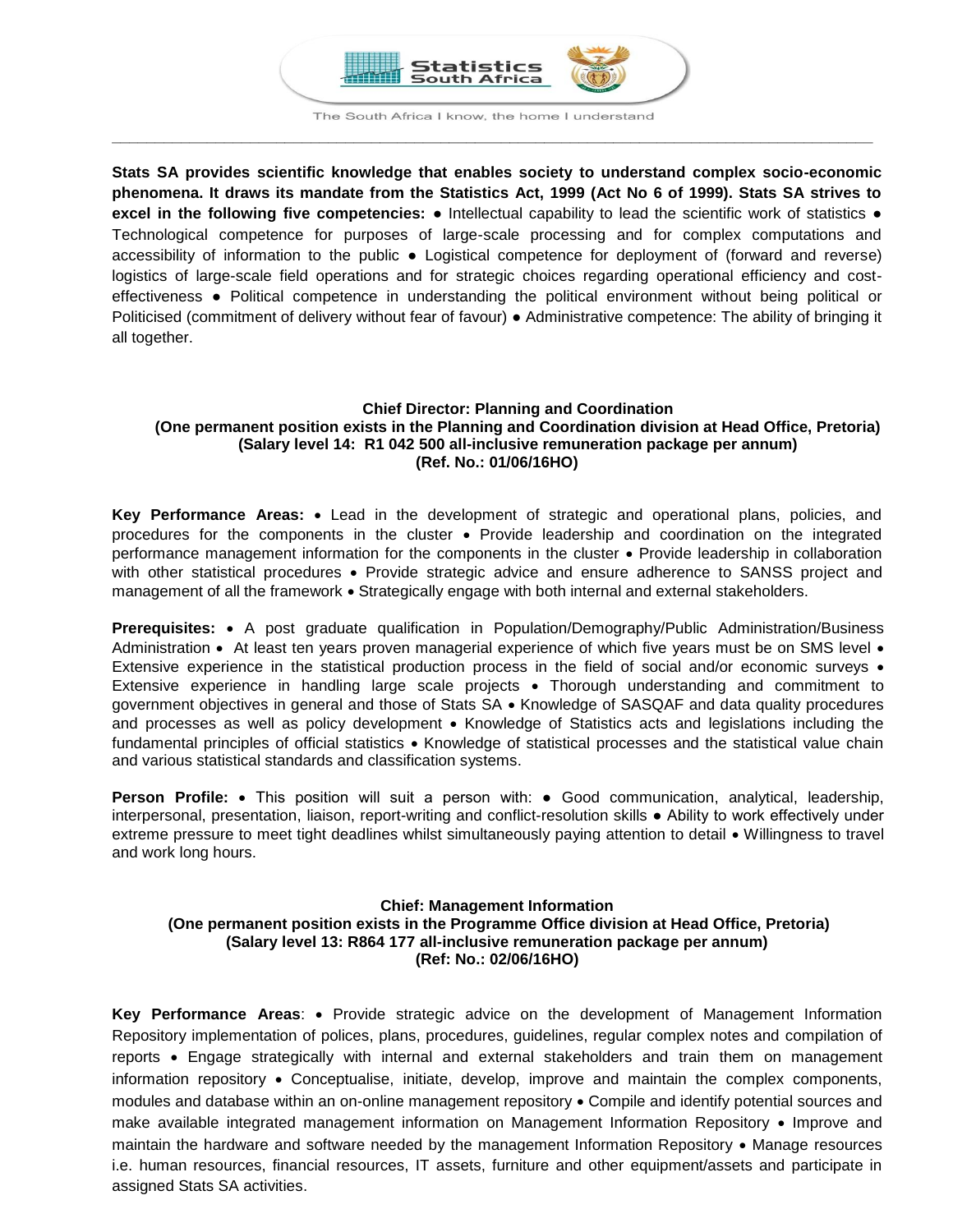**Prerequisites:** • A three-year tertiary qualification in Computer Science/Management Information Systems/Computer Programming languages • A postgraduate degree will be an added advantage • At least ten years' experience in relevant Management Information Repository /website development, computer programming, system and database development as well as management experience • Conceptualisation, interpretation, report writing and presentation skills Extensive proven experience, skills in and knowledge of Free and Open Source Software (FOSS), MVC, jQuery, UML, SQL, HTML, Net, XML, AJAX, JSON and JavaScript environments, MS Project, MS Office (MS Word, MS Excel, MS PowerPoint); • Extensive experience in basic Linux administration (SUSE Linux Enterprise Server experience will be advantageous), database design on a MySQL database platform and PHP scripting Management especially extensive project management experience and knowledge Demonstrated in-depth technical and working knowledge and experience regarding Government financial concepts and management; principles of public administration, organisation and management; quality management; knowledge management; systems management and document management • Knowledge and experience in the following areas will be a further advantage: exposure to government transversal systems e.g. BAS, PERSAL.

**Person Profile**: •This position will suit a person who: • Is able to apply creative thinking in the design of methods for processing management information with information technology systems • Is able to analyse information and situations, identify and solve problems, reason logically, and draw valid conclusions • Is able to develop effective solutions • Is able to write technical and management information reports • Has good presentation skills • Has excellent written and verbal communication skills • Has excellent interpersonal skills and networking skills • Has excellent organising and logistics skills • Is sensitive to the needs of stakeholders • Appreciates diversity • Has knowledge of relevant legislation • Is self-motivated, responsible and assertive • Is able to work under pressure  $\bullet$  Is willing to work long hours.

#### **Chief Survey Statistician**

## **(One permanent position exists in the Price Statistics division at Head Office, Pretoria) (Salary Level 13: R864 177 all-inclusive remuneration package per annum) (Ref. No.: 03/06/16HO)**

**Key Performance Areas:** . Develop stakeholder engagement strategy . Ensure the development of the operational plan, survey methodology questionnaire, data processing system and statistical processing methodology • Oversee the data collection process, training of data collectors and development of training manuals Perform highly specialised data analysis and editing and /or oversee the team's analysis and editing • Ensure the development and maintenance of quality standards, and data analysis framework • Oversee the development and maintenance of the dissemination plan, and compile publication document and clearance document • Ensure the development and maintenance of detailed sources and methods documentation • Manage team's budget and performance, and comply to financial and human resource directives and legal frameworks.

**Prerequisites:** ● A Honours degree in Statistics/Economics/Econometrics/Accounting ● Knowledge in either advanced training in SAS/introduction to project management/introduction to economic indicators/data analysis is essential ● At least six years experience in data and statistical analysis ● Knowledge of MS Office Suite.

**Person Profile: •**This position will suit a person with: • Good communication, numerical, analytical, report writing and interpersonal skills ● Ability to be accurate and pay attention to detail ● Willingness to travel and work long hours.

## **Director: Marriages and Divorces, Tourism and Migration (One permanent position exists in the Health and Vital Statistics division at Head Office, Pretoria) (Salary Level 13: R864 177 all-inclusive remuneration package per annum) (Ref. No.: 04/06/16HO)**

Key Performance Areas: • Develop strategic and operational plans as well as standard operating procedures for marriages and divorces; tourism and migration statistics • Facilitate and coordinate the production of draft statistical releases and reports; as well as preparation for marriages and divorce, tourism and migration of data and its supporting documentation for publication • Produce timely, accurate, relevant and accurate statistical releases, reports and data sets • Liaise with stakeholders • Manage staff, finance and other resources.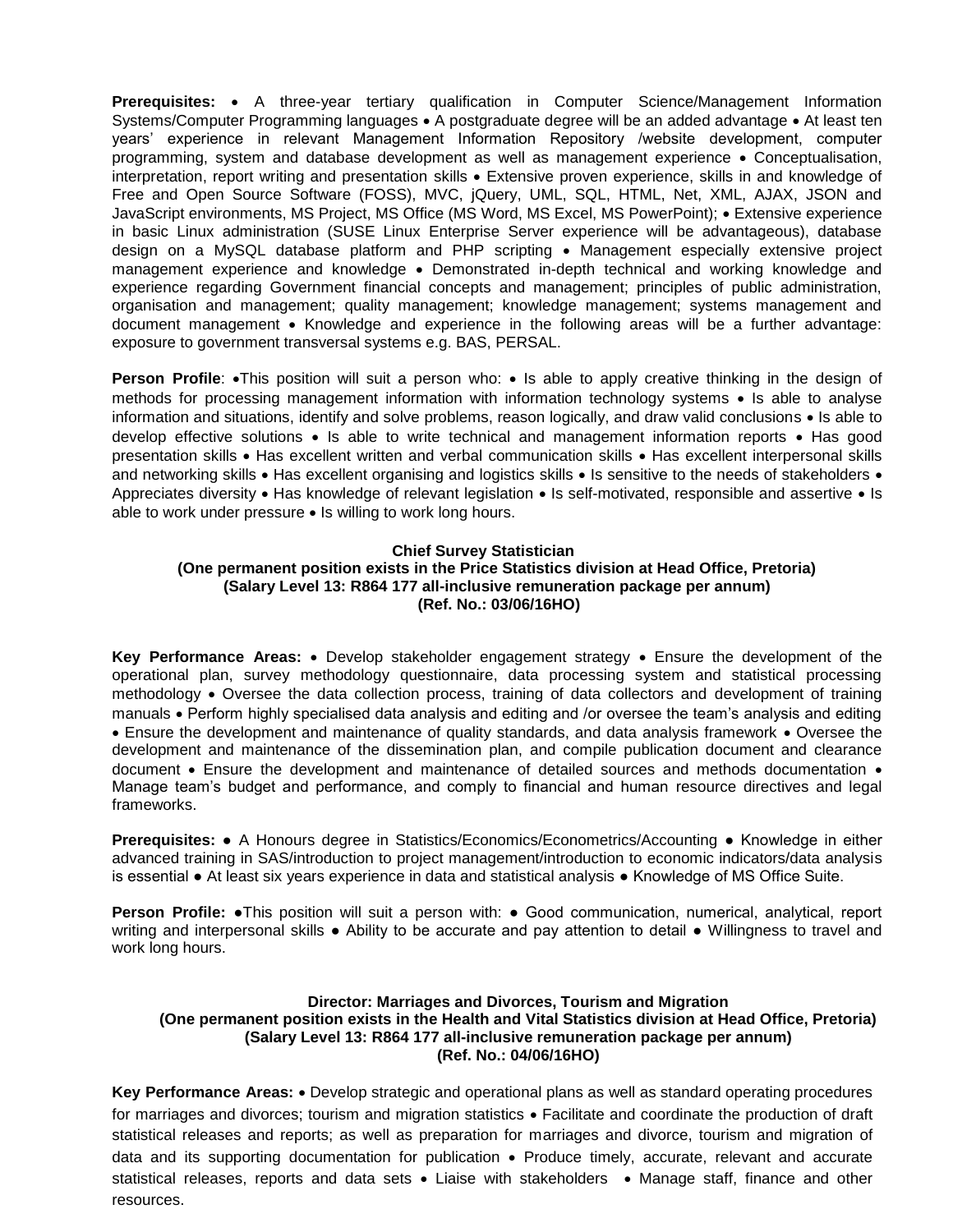**Prerequisites:** • A three-year tertiary qualification in Demography/Population Studies/Sociology/Statistics or other related fields • At least six years middle management experience in quantitative research, processing and analysis of administrative records such as border statistics, migration records, marriages and divorces  $\bullet$ Proven extensive experience in quantitative research • Knowledge of population studies, mortality, nuptiality, fertility, morbidity, tourism, migration, research methods and use of relevant statistical or demographic software.

**Person Profile:** • This position will suit a person with: • Good interpersonal, conceptual, leadership, planning, numerical, communication, analytical, presentation, coordination and liaison skills with a strong focus on service delivery, customer needs and process and product quality  $\bullet$  Ability to pay attention to detail  $\bullet$  Ability to work under pressure and handle multiple and complex tasks and projects.

## **Deputy Director: District Management (One permanent position exists in the Northern Cape Provincial Office: De Aar District) (Salary Level 12: R726 276 all-inclusive remuneration package per annum) (Ref: No.: 05/06/16NC)**

**Key Performance Areas:** ● Develop strategic, tactical/operational plans, policies, procedures, process mapping and standard operating procedure (SOP) for field operation in the province ● Manage fieldwork operations and data collection processes in the district office ● Manage the implementation of corporate services functions in the district ● Manage the implementation of statistical support service and respond to user needs and requests • Ensure the effective management and leadership of staff and utilisation of resources • Liaise with stakeholders.

**Prerequisites:** ● A three-year degree in Demography/Geography/Statistics/Mathematics/Social Studies ● Extensive knowledge of survey methodologies, sampling techniques, customer focus, financial and fleet management is essential ● At least five years of extensive operations management experience ● Knowledge of project management, map reading, report writing and risk management ● Knowledge of MS Office Suite ● A valid driver's license.

**Person Profile: •** This position will suit a person with: • Good presentation, communication, interviewing, conflict-resolution and decision-making skills, and who is innovative, strategic, assertive and team work orientated ● Ability to adapt to change ● Ability to work under pressure and in challenging terrains ● Willingness to travel extensively and work long hours.

#### **Deputy Director: Marriages and Divorces, Tourism and Migration (One permanent position exists in the Health and Vital Statistics division at Head Office, Pretoria) (Salary level 11: R612 822 all-inclusive remuneration package per annum) (Ref: No.: 06/06/16HO)**

**Key Performance Areas:** ● Participate in the development of strategic and operational plans as well developing or updating standard operating procedures for marriages and divorces; tourism and migration ● Acquire all required data sets for marriages and divorces; tourism and migration ● Undertake editing of data on marriages and divorces; tourism and migration ● Confirm the accuracy of tables and graphs produced; write-up statistical releases and reports; and review clearance documents and presentations ● Liaise with stakeholders ● Supervise junior staff and other resources.

**Prerequisites:** ● A three-year tertiary qualification in Demography/Population Studies/Sociology/Statistics or related fields ● At least five years experience in quantitative methods ● Experience in processing and analysis of administrative records or survey data ● Experience in the use of relevant statistical or demographic packages ● Knowledge of Population Studies, vital statistics, tourism and migration statistics, and research methods ● Knowledge of MS Office Suite.

**Person Profile: •** This position will suit a person with: • Good communication, report writing, presentation, coordination, leadership, interpersonal, project management, analytical, numerical, data processing and analytical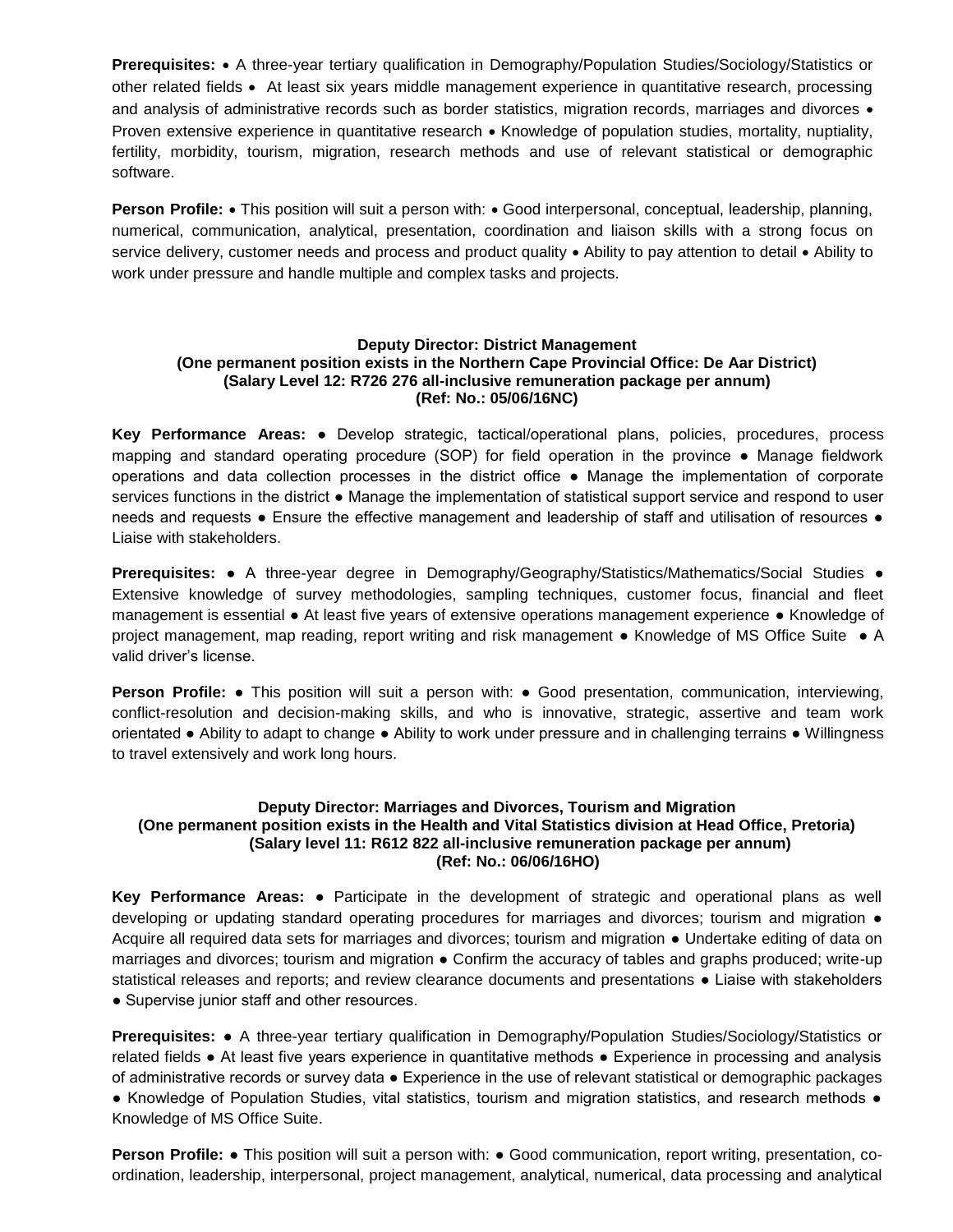skills with a strong focus on service delivery, customer needs and process product quality ● Ability to work in a team, and to handle multiple and complex tasks and projects ● Ability to work under pressure.

## **Deputy Director: Provincial Finance and SCM (One permanent position exists in the Eastern Cape Provincial Office) (Salary level 11: R612 822 all-inclusive remuneration package per annum) (Ref. No.: 07/06/16EC)**

**Key Performance Areas:** ● Develop tactical/operational plans, policies, procedures, process mapping and standard operating procedures (SOP) for the SCM in the province ● Manage the functions for financial advisory services, financial administration and financial administration in the province ● Manage provincial SCM function ● Manage provincial asset function ● Liaise with stakeholders ● Manage staff and other resources.

**Prerequisites: •** A three-year tertiary qualification in Financial Management/Accounting • Knowledge of Public Finance Management Act, LOGIS, BAS and PERSAL ● At least five years experience in Accounting and Auditing ● Management experience in the finance field ● Knowledge of MS Office Suite ● A valid driver's license will be an added advantage.

**Person Profile: ●** This position will suit a person who is: Trustworthy, patient and vigilant with good interpersonal, communication, quality management, problem-solving and decision-making skills ● Must be independent and with sound code of ethics.

## **System Quality Assurer (One permanent position exists in the Business Modernisation division at Head Office, Pretoria) (Salary Level 9: R311 784 per annum) (Ref. No.: 08/06/16HO)**

**Key Performance Areas: ●Perform quality assurance on user/business requirement ● Plan and design tests ●** Implement and execute tests ● Compile quality reports ●Adhere to quality standards and procedures ● Research into new quality techniques, standards, methods and technology ● Perform automation of tests and develop generic test models**.**

**Prerequisites:** ● A three-year tertiary qualification in Information Technology/Computer Science/Statistical/Mathematical Studies ● At least three years experience in programming and client/server/web systems development or testing experience ● Knowledge of test automation techniques and certification in practical software testing ● Training in Visual Basic 6.0,.Net, ASP, ASP.Net, Java scripting, HTML, C#, CSS Crystal reports Transact SQL and SAS will be an added advantage ● Experience in SDLC and/or Agile Methodologies.

**Person Profile: ●This position will suit a person with: Good communication, presentation, analytical, planning,** organising, problem-solving, customer interaction and decision-making skills ● A dynamic, energetic, selfdriven, innovative and results-driven team player ● Ability to train people ● Ability to work under pressure and meet deadlines ●Willingness to travel and work long hours ● Willingness to remain abreast of trends and developments in web accessibility technologies.

Short-listed applicants must be willing to undergo a competency exercise as part of the selection process.

**\_\_\_\_\_\_\_\_\_\_\_\_\_\_\_\_\_\_\_\_\_\_\_\_\_\_\_\_\_\_\_\_\_\_\_\_\_\_\_\_\_\_\_\_\_\_\_\_\_\_\_\_\_\_\_\_\_\_\_\_\_\_\_\_\_\_\_\_\_\_\_\_\_\_\_\_\_\_**

**Closing date for applications: 1 July 2016 at 16h00**